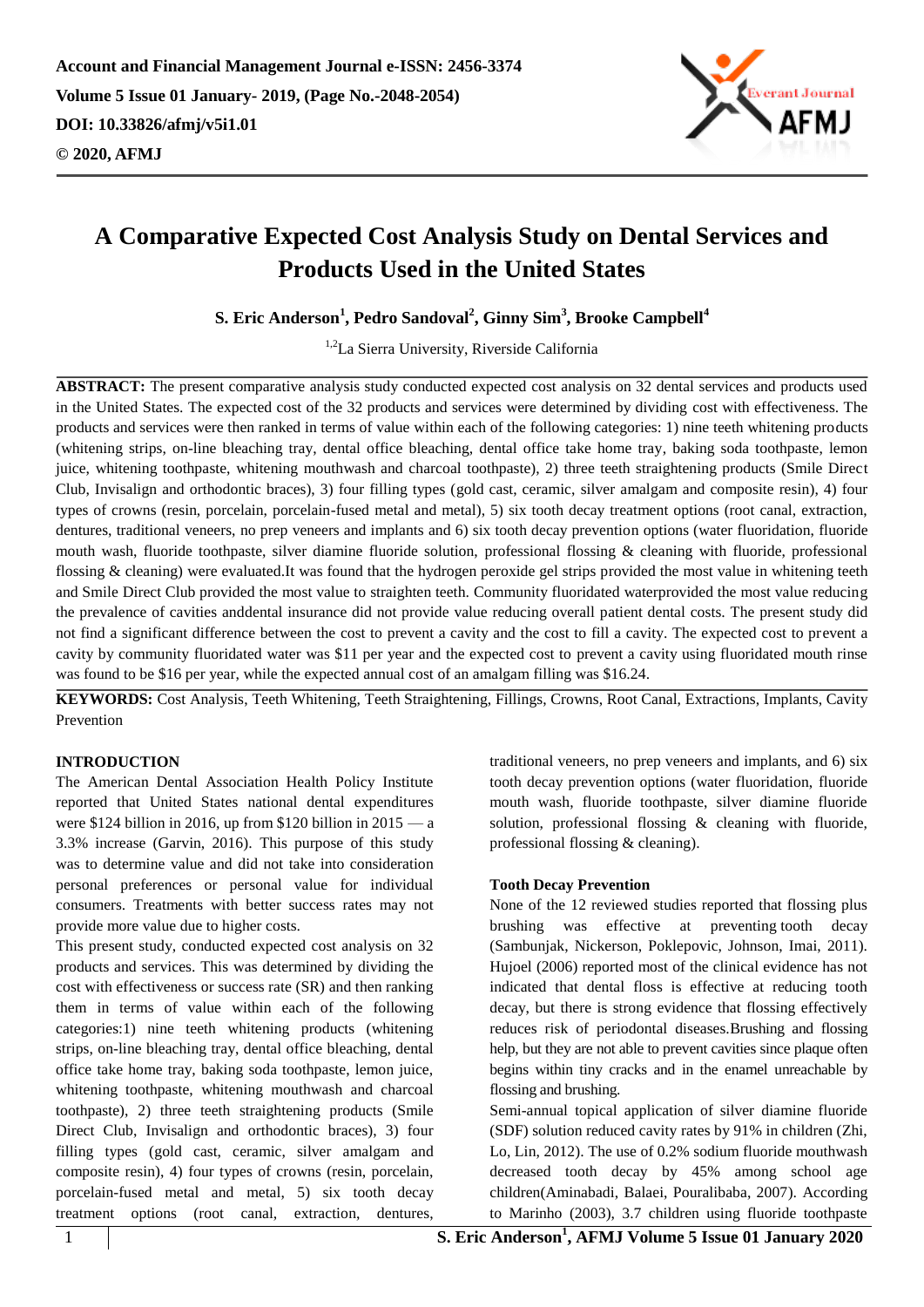will avoid one decayed tooth per year, an effectiveness rate of 27% (1/3.7). The American Dental Association (2012) estimates the average cost for a community to fluoridate its water ranges from 50 cents per year per person in large communities to \$3 per year per person in small communities.

The effectiveness or success rate (SR) of self and professionally applied fluoride and water fluoridation among adults in preventing cavities was 29% and the prevented fraction for water fluoridation was 27% (Griffin, Regnier, Griffin, Huntley(2007). Professional flossing with low fluoride exposure reduces risk of cavities by 40% (Hujoel, 2006), which suggests that professional flossing without fluoride reduces the prevalence of cavities by 11% (40% – 29%). Gisselsson (1994) reviewing four studies reported that when there was no fluoride exposure, flossing did not provide value.

| <b>Tooth Decay</b>    | <b>SR</b> | Unit  | Annual | <b>Expected</b> |
|-----------------------|-----------|-------|--------|-----------------|
| <b>Prevention</b>     |           | Cost  | Cost   | Cost            |
| Water                 | 27%       | \$3   | \$3    | \$11            |
| Fluoridation          |           |       |        |                 |
| <b>Fluoride Mouth</b> | 45%       | \$4   | \$16   | \$36            |
| wash                  |           |       |        |                 |
| Fluoride              | 27%       | \$3   | \$12   | \$44            |
| Toothpaste            |           |       |        |                 |
| <b>Silver Diamine</b> | 91%       | \$42  | \$84   | \$92            |
| Fluoride Solution     |           |       |        |                 |
| Flossing              | 11%       | \$2   | \$12   | \$109           |
| Professional          | 40%       | \$100 | \$200  | \$488           |
| Flossing $\sqrt{ }$   |           |       |        |                 |
| Cleaning              |           |       |        |                 |
| (fluoride)            |           |       |        |                 |
| Professional          | 11%       | \$100 | \$200  | \$1,818         |
| Flossing $/$          |           |       |        |                 |
| Cleaning              |           |       |        |                 |

It was reported that 74.4% of communities in the United States have fluoride in their water (CDC, 2014). Fluoridation was found to be the most effective measure to prevent tooth decay. Fluoride prevents mineral loss in tooth enamel, replaces lost minerals and reduces the ability of bacteria to make acid. According to the National Institute of Dental and Craniofacial Research (2019) economic analysis determined that for every \$1 invested in community fluoridation saves \$38 in treatment costs. Excess amounts of fluoride ingestion could cause fluorosis which affects both the teeth and bones. Moderate amounts of fluoride can lead to dental effects and long-term ingestion of large amounts can cause skeletal problems. Chronic high-level exposure to fluoride can lead to skeletal fluorosis. In skeletal fluorosis, fluoride accumulates in the bone progressively over many years. However, chronic high-level exposure to fluoride is rare (WHO, 2019).

## **Tooth Fillings**

Adults aged 20 to 64 average 3.28 decayed or missing permanent teeth (National Institute of Dental and Craniofacial Research, 2019).Teeth can be filled with gold, porcelain, silver amalgam or a tooth-colored composite resin. A four surfaced tooth-colored composite resin filling that lasts 5 + years costs \$278 and looks more natural than the four surfaced silver dental amalgam that lasts  $10 - 15$  years and costs \$203 (2018 Allegiant Care Dental Fee.

Schedule).Gold cast fillings cost up to 10 times more than cost of silver amalgam fillings and last  $10 - 15$  years (WebMD, 2019). Ceramic fillings (porcelain) last more than 15 years and can cost as much as gold fillings (WebMD, 2019).

| Tooth            | <b>Life</b>  | <b>SR</b> | Unit   | Annual  | <b>Expecte</b> |
|------------------|--------------|-----------|--------|---------|----------------|
| <b>Fillings</b>  | Span         |           | Cost   | Cost    | d Cost         |
|                  | in           |           |        |         |                |
|                  | <b>Years</b> |           |        |         |                |
| Amalgam          | $10 - 15$    | 83        | \$203  | \$16.24 | \$243          |
|                  |              | $\%$      |        |         |                |
| Composite        | $5 - 7$      | 40        | \$278  | \$46.33 | \$695          |
|                  |              | $\%$      |        |         |                |
| Ceramic          | $15 +$       | 100       | \$2,00 | \$133   | \$2,000        |
|                  |              | $\%$      |        |         |                |
| <b>Gold Cast</b> | $10-15$      | 83        | \$2,00 | \$160   | \$2,400        |
|                  |              | %         |        |         |                |

The annual cost (cost divided by life span) was \$160 for the gold filling, \$133 for the ceramic (porcelain), 46.33 for the composite resin and \$16.24 for the silver amalgam. The silver amalgam had the lowest annual cost at \$16.24, but the tooth-colored composite resin is more popular. There is an annual cost difference of \$30 (\$46-16) between the composite resin and the silver amalgam, which translates to a daily cost of around 8 cents (365 days / \$30) and possibly less if covered by dental insurance plan.

## **Tooth Decay Treatment**

The cost for root canal treatment performed by a general dentist averages \$445 for an incisor,\$660 for a molar and the fees charged by endodontists could be up to 50% higher (WebMD, 2019). The primary alternative to a root canal procedure is a tooth extraction. A root canal treatment has a 95% success rate and the fixed teethcan last a lifetime (WebMD, 2019).

A \$250 extraction can cause problems in the remaining teeth (gingival pocket), which could result in one having to spend \$3,500 for a dental implant (WebMD, 2019).If there is a 25% chance that a patient needs an implant after an extraction, then the expected cost of the extraction would be an additional  $$875$  (\$3,500  $*$  .25). Therefore, the total expected cost of a \$250 extraction would be  $$1.125$  (\$250 + \$875), which is more than the cost of a root canal.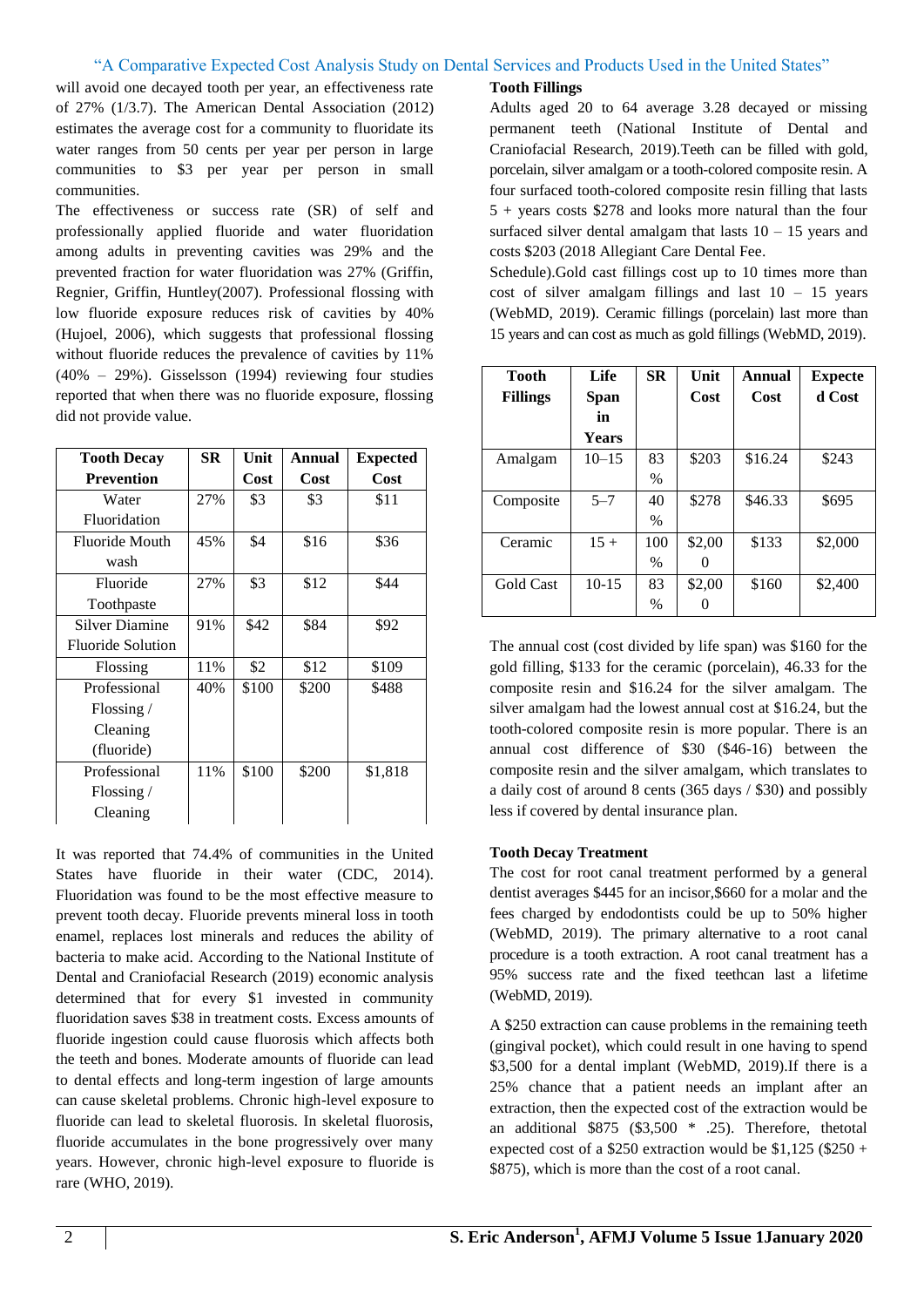| <b>Type</b>           | Life<br>Span<br>in<br>vears | SR    | Unit<br>Cost | Annual<br>Cost | <b>Expected</b><br>Cost |
|-----------------------|-----------------------------|-------|--------------|----------------|-------------------------|
| Root<br>Canal         |                             | 95%   | \$800        |                | \$842                   |
| Extraction            |                             |       | \$250        |                | \$1,125                 |
| Dentures              | $7 - 10$                    | 50%   | \$1200       | \$194          | \$1,650                 |
| Veneers-<br>T         | $10-$<br>15                 | 100\% | \$2500       | \$200          | \$2,500                 |
| Veneers-<br><b>NP</b> | $5 - 7$                     | 100%  | \$2000       | \$333          | \$2,000                 |
| Implants              | $5 -$<br>15                 | 100%  | \$3500       | \$350          | \$3,500                 |

Dentures cost \$1,200 and there is a 50% probability that denture patients will lose a dental piece and need a partial denture that costs  $$900 ($900 * 50\% = $450)$ . Therefore, the expected cost of dentures would be  $$1,650$  (\$1,200 + \$450).Traditional veneers cost up to \$2,500 per tooth and last 10 to 15 years. No-prep veneers cost up to \$2,000 per tooth and last between 5 to 7 years. In the long-term, traditional veneers are often the more cost-effective option (Gotter, Frank, 2018). Veneers are more attractive than crowns and those who opt for veneers may later change for a crown, but not the other way around. The more aesthetically appealing implants cost \$3,500 (Doheny, 2019).

## **Crowns**

Fillings protect a tooth's internal damages, while crowns protect the outside area of the tooth. The average cost for a resin crown is \$422, the average cost for a porcelain-fused crown is \$633, the average cost for a metal crown is \$633 and the average cost for porcelain crown is \$642 (Allegiant Care 2018 Dental Fee Schedule). Resins are the least expensive (\$422), but are more likely to wear down or fracture.

Porcelain-fused-to-high noble metal crowns (\$633) are stronger than a porcelain crowns and made to match tooth's original color, but the porcelain can wear down over time leaving the metal showing. The less attractive metalcrowns (\$633) are long-lastingand better suited for back molars. Porcelain crowns (\$642) are the most popular choice because they closely match the tooth's original, natural look and often improve upon the original. The life span for a resin, porcelain and porcelain fused metal crowns are 5 – 15 years, while metal crowns might last for 20 years or even longer.

| <b>Crown Type</b>  | Life        | Cost  | <b>Annual Cost</b> |
|--------------------|-------------|-------|--------------------|
|                    | <b>Span</b> |       |                    |
| <b>Metal Crown</b> | 20          | \$633 | \$31.65            |
| Resin Crown        | 10          | \$422 | \$42.20            |
| Porcelain-Fused    | 10          | \$633 | \$63.30            |
| Metal              |             |       |                    |
| Porcelain Crown    | 10          | \$642 | \$64.20            |

#### **Teeth Whitening**

Cosmetic tooth bleaching was a \$3.15 billion global industry in 2016 and is expected to grow to 3.78 billion by 2021 (Business Wire, 2019).

An on-line search of Amazon retailers found that whitening rinses cost around \$6, while whitening toothpaste cost around \$4. Whitening toothpastes don't change the natural color of teeth since the bleaching ingredient in whitening tooth pastes is often quickly washed away. For bleaches to work they must be in contact with the teeth for an extended period, as they do with bleaching trays or whitening strips (Salinas, 2019). Whitening toothpastes and the mouth rinses showed similar color alteration after a 12-week treatment period (Torres, Perote, Guiterrez, Pucci&Borges, 2012). A randomized clinical trial evaluating whitening potential of commercially available toothpastes found that there was no noticeable visible color change other than stain removal (Horn, Bittencourt, Gomes, Farhat, 2014).

There is no evidence that remedies promoted online as being natural whitening agents, such as charcoal toothpaste (\$10), baking soda toothpaste (\$4) or lemon juice (\$4) actually work (ADA, 2018). Prescription strength whitening conducted in a dentist's office can make teeth three to eight shades lighter (webMD.com, 2019). Participants using 15% hydrogen peroxide gel showed better color stability than participants given a 6% hydrogen peroxide gel (Maran, Ziegelmann, Burey, de Paris Matos, Loguercio, Reis, 2019). A 14% hydrogen peroxide gel strip (\$20) resulted in 42 to 49% greater improvement in teeth whitening than the 6% hydrogen peroxide whitening strip (Gerlach, Sagel (2004).

The tooth-whitening gel provided significant tooth shade lightening relative to baseline tooth shade for up to 6 months (Sielski, Conforti, Stewart, Chaknis, Petrone, DeVizio, Volpe, Proskin, 2003). A tooth whitening gel containing 25% carbamide peroxide and a tooth whitening gel containing 8.7% hydrogen peroxide provided significant tooth shade lightening relative to baseline tooth shade. The results also showed that there was no statistical difference in tooth whitening efficacy between the two tooth whitening gel products (Nathoo, Stewart, Petrone, Chaknis, Zhang, DiVizio, Volpe, 2003).

| <b>Product</b>                | <b>SR</b> | Cost  | <b>Expected</b> |
|-------------------------------|-----------|-------|-----------------|
|                               |           |       | Cost            |
| <b>Whitening Strips</b>       | 35%       | \$20  | \$57.14         |
| On-Line DIY Bleaching         | 37.5%     | \$30  | \$80.00         |
| Tray & Kit                    |           |       |                 |
| Dental Office Bleaching       | 100%      | \$650 | \$650.00        |
| Dental Office Take Home       | 37.5%     | \$350 | \$933.33        |
| Tray                          |           |       |                 |
| <b>Baking Soda Toothpaste</b> |           | \$4   |                 |
| Lemon Juice                   |           | \$4   |                 |
| Whitening Toothpaste          |           | \$4   |                 |
| Whitening Mouthwash           |           | \$6   |                 |
| Charcoal Toothpaste           |           | \$10  |                 |

3 **S. Eric Anderson<sup>1</sup> , AFMJ Volume 5 Issue 1January 2020**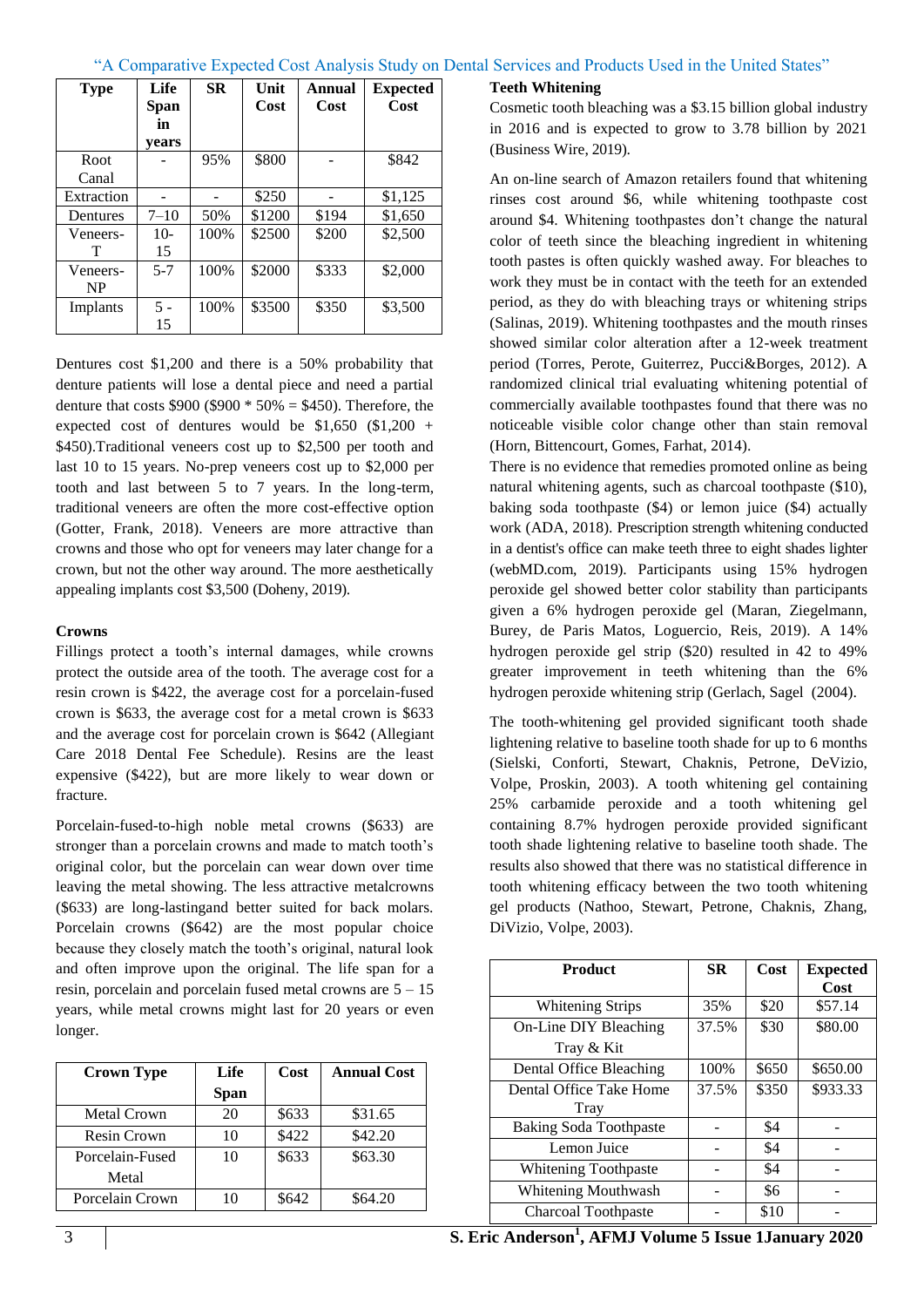Dental office bleaching (\$650) uses bleaching gels with concentrations of hydrogen peroxide up to 40% while the dental office home-kits (\$350) use a 15% hydrogen peroxide concentration (Neighmond, 2017). The dental office home kits are 37.5% (15% / 40%) as effective as the dental office bleaching. The dental office home-kits (\$350) take two to four weeks and the trays are worn for one or two hours a day (Neighmond, 2017). The on-line do it yourself at-home bleaching trays (\$30) have a 15% hydrogen peroxide concentration and are 37.5% (15% / 40%) as effective as dental office bleaching. Because the dentist is supervising the procedure, a stronger bleaching solution can be used at the office than what's found in the home kits.

Whitening strips had the lowest expected cost at \$57.14, thus providing the most value followed by on-line do it yourself home bleaching tray kits (\$80), dental office bleaching (\$650) and then the dental office take home tray (\$933.33).

## **Teeth Straightening**

Orthodontic Braces cost \$6,000, Invisalign clear aligners cost \$4,000 and the less expensive Smile Direct Club aligners cost \$2,000. The objective grading system passing rate for Invisalign was 27% lower than for orthodontic braces (Djeu, Shelton &Maganzini, 2005). The Smile Direct Club results can be just as effective as Invisalign, provided patients are eligible for Smile Direct Club.

| <b>Product</b>            | SR   | Cost    | <b>Expected</b> |
|---------------------------|------|---------|-----------------|
|                           |      |         | Cost            |
| <b>Smile Direct Club</b>  | 73%  | \$2,000 | \$2,740         |
| Invisalign Clear          | 73%  | \$4,000 | \$5,479         |
| Aligners                  |      |         |                 |
| <b>Orthodontic Braces</b> | 100% | \$6,000 | \$6,000         |

Smile Direct Club had the lowest expected cost at \$2,740, thus providing the most value followed by Invisalign (\$5,479) and then orthodontic braces (\$6,000).

## **Dental Insurance**

Dental plan health insurance averages around \$600 a year and covers the costs for annual routine care that includes twice a year cleanings (\$200) and x-rays (\$100), which would be valued at around \$300. A typical plan will also cover 70 to 80% of the costs for extractions, fillings, root canals (sometimes) and periodontal work and cover up to 50% the costs for major procedures such as crowns, bridges, inlays, dentures and sometimes implants. Dental insurance benefits often maxes out somewhere in in the range of \$1,000 - \$2,000 per year (Money Talks News, 2017). Some dental insurance with anannual premium may also have a deductible to pay before coverage kicks in. After the \$1,000 deductible has been met, insurance will pay a percentage of the dental costs and then the coverage stops entirely once the patient reaches that maximum benefit amount.

A patient that goes to the dentist only twice a year for cleanings will likely save money by simply paying for the cleanings out of pocket (Podnos, 2016). In most cases dental insurance doesn't lower a person's overall dental costs since most with dental insurance underutilize it. The average person doesn't have need for regular dental services beyond one or two cleanings (\$100 - \$200) per year and an x-ray (\$100) every other year.

For decades, dentists urged all adults to schedule preventive visits every six months. However, recent evidence has found that annual cleanings, rather than bi-annual may be adequate for adults without certain risk factors for periodontal disease. Adults without apparent dental problems do not need dental x*-*rays every other year*.* The American Dental Association (2019) reported that adults who properly care for their teeth and have no symptoms of oral disease or cavities can goup to 3 years between bitewing x*-*rays rather than every other year*.*Panoramic dental x-rays are seldom needed so dentists should spare patients exposure when they can.

## **CONCLUSION**

It was found that Smile Direct Club provided the most value when it comes to straightening teeth, root canals provided the most value in tooth decay, water fluoridation was the most effective reducing the prevalence of cavities and in most cases dental insurance doesn't lower an individual's overall dental costs.

It was found that hydrogen peroxide gel strips provided the most value for teeth whitening. A study into the concentrations of hydrogen peroxide gel whitening strips found that increased concentrations of hydrogen peroxide strips resulted in a greater whitening of teeth. The use of a 14% hydrogen peroxide strip displayed greater whitening results compared to the 6% hydrogen peroxide gel (Gerlach&Sagel, 2004).

This present study did not find a significant difference between the cost to prevent a cavity and the cost to fill a cavity. The expected cost to prevent a cavity by community fluoridated water was \$11 per year and the expected cost to prevent a cavity using fluoridated mouth rinse was \$16 per year, while the expected annual cost of an amalgam filling was \$16.24.

Although water fluoridation, amalgams, root canals, metal crowns, whitening strips, and smile direct club provide the most value, they are not always the most reliable treatments. Ceramic tooth fillings, veneers, dental office bleaching, and orthodontic braces were all more effective since they had higher success rates (SR). This study was conducted in order to find value mostly determined by dividing the cost by success rate or effectiveness. The findings do not necessarily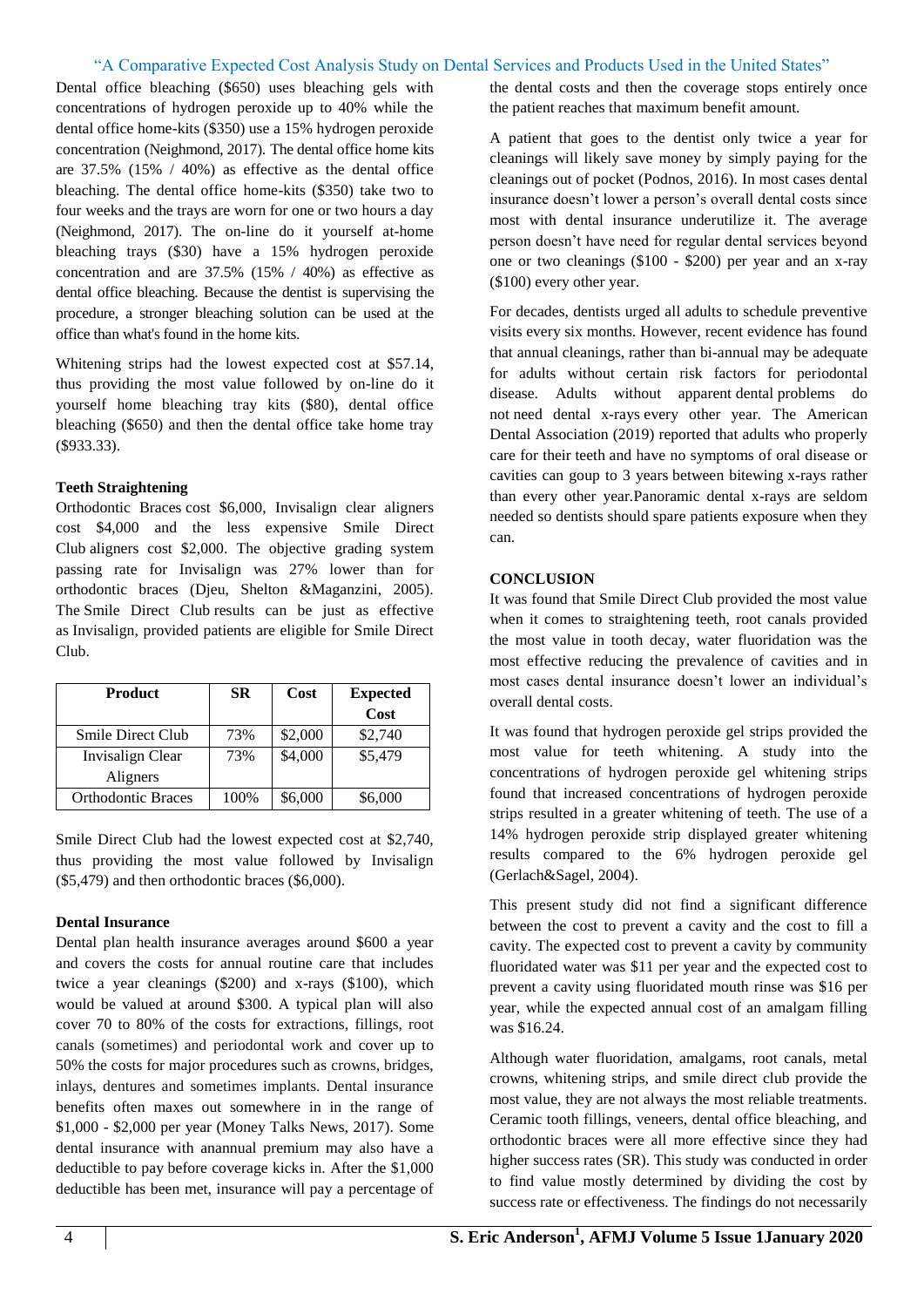determine what the best treatment should be for any individual consumer.

## **REFERENCES**

- 1. Allegiant Care (2019) 2018 Dental Fee Schedule [https://www.myallegiantcare.com/wp](https://www.myallegiantcare.com/wp-content/uploads/2018/12/Dental-Fee-Schedule-2019-for-website.pdf)[content/uploads/2018/12/Dental-Fee-Schedule-](https://www.myallegiantcare.com/wp-content/uploads/2018/12/Dental-Fee-Schedule-2019-for-website.pdf)[2019-for-website.pdf](https://www.myallegiantcare.com/wp-content/uploads/2018/12/Dental-Fee-Schedule-2019-for-website.pdf)
- 2. American Dental Association (2018) Health Policy Institute Report, 2018 Survey of Dental Fees, [https://success.ada.org/en/practice](https://success.ada.org/en/practice-management/finances/survey-of-dental-fees)[management/finances/survey-of-dental-fees](https://success.ada.org/en/practice-management/finances/survey-of-dental-fees)
- 3. Aminabadi N, Balaei, E, Pouralibaba F (2007) The effect of 0.2% sodium fluoride mouthwash in prevention of dental caries according to the DMFT index, [J Dent Res Dent Clin Dent Prospects.](https://www.ncbi.nlm.nih.gov/pmc/articles/PMC3525928/) Summer; 1(2): 71–76, Published online 2007 Sep 10. doi: [10.5681/joddd.2007.012](https://dx.doi.org/10.5681%2Fjoddd.2007.012)
- 4. Business Wire (2019) Teeth Whitening Report, [https://www.businesswire.com/news/home/201704](https://www.businesswire.com/news/home/20170421005701/en/Teeth-Whitening-Market%E2%80%94-Drivers-Forecasts-Technavio) [21005701/en/Teeth-Whitening-](https://www.businesswire.com/news/home/20170421005701/en/Teeth-Whitening-Market%E2%80%94-Drivers-Forecasts-Technavio)

[Market%E2%80%94-Drivers-Forecasts-Technavio](https://www.businesswire.com/news/home/20170421005701/en/Teeth-Whitening-Market%E2%80%94-Drivers-Forecasts-Technavio) Centers for Disease Control (2014)Fluoridation, [https://www.cdc.gov/fluoridation/statistics/index.ht](https://www.cdc.gov/fluoridation/statistics/index.htm) [m](https://www.cdc.gov/fluoridation/statistics/index.htm)

5. Djeu G, Shelton C, Maganzini A (2005) Outcome assessment of Invisalign and traditional orthodontic treatment compared with the American Board of Orthodontics objective grading system, [American](https://www.sciencedirect.com/science/journal/08895406)  [Journal of Orthodontics and Dentofacial](https://www.sciencedirect.com/science/journal/08895406)  [Orthopedics,](https://www.sciencedirect.com/science/journal/08895406) [Volume 128, Issue 3,](https://www.sciencedirect.com/science/journal/08895406/128/3) September, Pages 292-298,

<https://doi.org/10.1016/j.ajodo.2005.06.002>

- 6. Doheny, K (2018) Study: Fluoride crucial to prevent cavities, WebMD Health News, August 15, [https://www.webmd.com/oral](https://www.webmd.com/oral-health/news/20180815/study-fluoride-crucial-to-prevent-cavities)[health/news/20180815/study-fluoride-crucial-to](https://www.webmd.com/oral-health/news/20180815/study-fluoride-crucial-to-prevent-cavities)[prevent-cavities](https://www.webmd.com/oral-health/news/20180815/study-fluoride-crucial-to-prevent-cavities)
- 7. Doheny, K (2013) Pricey dental implants not always necessary, study finds, WebMD, 2013 [https://www.webmd.com/oral](https://www.webmd.com/oral-health/news/20131003/pricey-dental-implants-not-always-necessary-study-finds#1)[health/news/20131003/pricey-dental-implants-not](https://www.webmd.com/oral-health/news/20131003/pricey-dental-implants-not-always-necessary-study-finds#1)[always-necessary-study-finds#1](https://www.webmd.com/oral-health/news/20131003/pricey-dental-implants-not-always-necessary-study-finds#1)
- 8. Garvin J (2016) HPI report shows dental spending increased again in 2016, ADA News, December 12, [https://www.ada.org/en/publications/ada](https://www.ada.org/en/publications/ada-news/2017-archive/december/hpi-report-shows-dental-spending-increased-again-in-2016)[news/2017-archive/december/hpi-report-shows](https://www.ada.org/en/publications/ada-news/2017-archive/december/hpi-report-shows-dental-spending-increased-again-in-2016)[dental-spending-increased-again-in-2016](https://www.ada.org/en/publications/ada-news/2017-archive/december/hpi-report-shows-dental-spending-increased-again-in-2016)
- 9. [Gerlach RW,](https://www.ncbi.nlm.nih.gov/pubmed/?term=Gerlach%20RW%5BAuthor%5D&cauthor=true&cauthor_uid=14959882) [Sagel PA](https://www.ncbi.nlm.nih.gov/pubmed/?term=Sagel%20PA%5BAuthor%5D&cauthor=true&cauthor_uid=14959882) (2004) Vital bleaching with a thin peroxide gel: the safety and efficacy of a professional-strength hydrogen peroxide whitening strip. [J Am Dent Assoc.](https://www.ncbi.nlm.nih.gov/pubmed/14959882) Jan, 135(1):98-100
- 10. Gisselsson H, Birkhed D, Bjorn AL (1994) Effect of a 3-year professional flossing program with chlorhexidine gel on approximal caries and cost of

treatment in preschool children. Caries Res 28(5): 394-399.

11. Gotter A, Frank C (2018) Dental veneers, Healthline, January 17,

<https://www.healthline.com/health/dental-veneers>

- 12. Griffin S, Regnier E, Griffin P, Huntley, V (2007) Effectiveness of fluoride in preventing caries in adults, Journal of Dental Research, May 1, 2007, [https://doi.org/10.1177/154405910708600504](https://doi.org/10.1177%2F154405910708600504)
- 13. [Horn BA,](https://www.ncbi.nlm.nih.gov/pubmed/?term=Horn%20BA%5BAuthor%5D&cauthor=true&cauthor_uid=25252254) [Bittencourt BF,](https://www.ncbi.nlm.nih.gov/pubmed/?term=Bittencourt%20BF%5BAuthor%5D&cauthor=true&cauthor_uid=25252254) [Gomes OM,](https://www.ncbi.nlm.nih.gov/pubmed/?term=Gomes%20OM%5BAuthor%5D&cauthor=true&cauthor_uid=25252254) [Farhat PA](https://www.ncbi.nlm.nih.gov/pubmed/?term=Farhat%20PA%5BAuthor%5D&cauthor=true&cauthor_uid=25252254) (2014) Clinical evaluation of the whitening effect of over-the-counterdentifrices on vital teeth, [Braz](https://www.ncbi.nlm.nih.gov/pubmed/25252254)  [Dent J.](https://www.ncbi.nlm.nih.gov/pubmed/25252254) 2014;25(3):203-6.
- 14. Hujoel PP, Cunha-Cruz J, Banting DW, Loesche WJ (2006) Dental flossing and interproximal caries: a systematic review. J Dent Res 85(4): 298- 305.
- 15. Maran BM, Ziegelmann PK, Burey A, de Paris Matos T, Loguercio AD, Reis A. (2019) Different light-activation systems associated with dental bleaching: a systematic review and a network metaanalysis. Clin Oral Investig; 23 (4):1499-1512.
- 16. Marinho V, Higgins J, Logan S, Sheiham A (2003) Fluoride toothpastes for preventing dental caries in children and adolescents, Cochrane Systematic Review, published: 20 January,

<https://doi.org/10.1002/14651858.CD002278>

- 17. [Nathoo S,](https://www.ncbi.nlm.nih.gov/pubmed/?term=Nathoo%20S%5BAuthor%5D&cauthor=true&cauthor_uid=14520776) [Stewart B,](https://www.ncbi.nlm.nih.gov/pubmed/?term=Stewart%20B%5BAuthor%5D&cauthor=true&cauthor_uid=14520776) [Petrone ME,](https://www.ncbi.nlm.nih.gov/pubmed/?term=Petrone%20ME%5BAuthor%5D&cauthor=true&cauthor_uid=14520776) [Chaknis](https://www.ncbi.nlm.nih.gov/pubmed/?term=Chaknis%20P%5BAuthor%5D&cauthor=true&cauthor_uid=14520776)  [P,](https://www.ncbi.nlm.nih.gov/pubmed/?term=Chaknis%20P%5BAuthor%5D&cauthor=true&cauthor_uid=14520776) [Zhang YP,](https://www.ncbi.nlm.nih.gov/pubmed/?term=Zhang%20YP%5BAuthor%5D&cauthor=true&cauthor_uid=14520776) [DeVizio W,](https://www.ncbi.nlm.nih.gov/pubmed/?term=DeVizio%20W%5BAuthor%5D&cauthor=true&cauthor_uid=14520776) [Volpe AR](https://www.ncbi.nlm.nih.gov/pubmed/?term=Volpe%20AR%5BAuthor%5D&cauthor=true&cauthor_uid=14520776) (2003) Comparative clinical investigation of the tooth whitening efficacy of two tooth whitening gels, J Clin Dent, 14(3):64-9.
- 18. [National Institute of Dental and Craniofacial](https://www.nidcr.nih.gov/)  [Research,](https://www.nidcr.nih.gov/) [Data & Statistics,](https://www.nidcr.nih.gov/research/data-statistics) [Dental Caries \(Tooth](https://www.nidcr.nih.gov/research/data-statistics/dental-caries)  [Decay\)](https://www.nidcr.nih.gov/research/data-statistics/dental-caries) (2019) [https://www.nidcr.nih.gov/research/data-](https://www.nidcr.nih.gov/research/data-statistics/dental-caries/adults)

[statistics/dental-caries/adults](https://www.nidcr.nih.gov/research/data-statistics/dental-caries/adults)

- 19. [National Institute of Dental and Craniofacial](https://www.nidcr.nih.gov/)  [Research,](https://www.nidcr.nih.gov/) [Data & Statistics](https://www.nidcr.nih.gov/research/data-statistics) (2019) [Dental Caries](https://www.nidcr.nih.gov/research/data-statistics/dental-caries)  [\(Tooth Decay\)https://www.nidcr.nih.gov/health](https://www.nidcr.nih.gov/research/data-statistics/dental-caries)info/fluoride/statement-water-fluoridation
- 20. Money Talks News (2017) Fourteen insurance products that are a waste of money, [https://www.moneytalksnews.com/10-dumb](https://www.moneytalksnews.com/10-dumb-insurance-buys-that-waste-your-money/)[insurance-buys-that-waste-your-money/](https://www.moneytalksnews.com/10-dumb-insurance-buys-that-waste-your-money/)
- 21. Neighmond P (2017) Navigating the aisle of confusion to whiten your teeth, National Public Radio, [https://www.npr.org/sections/health](https://www.npr.org/sections/health-shotws/2017/08/14/542830158/navigating-the-aisle-of-confusion-to-whiten-your-teeth)[shotws/2017/08/14/542830158/navigating-the](https://www.npr.org/sections/health-shotws/2017/08/14/542830158/navigating-the-aisle-of-confusion-to-whiten-your-teeth)[aisle-of-confusion-to-whiten-your-teeth](https://www.npr.org/sections/health-shotws/2017/08/14/542830158/navigating-the-aisle-of-confusion-to-whiten-your-teeth)
- 22. Podnos, R (2016) Considering dental insurance? It may not be worth it, Nerd Wallet, May 10, [https://www.nerdwallet.com/blog/health/considerin](https://www.nerdwallet.com/blog/health/considering-dental-insurance-may-not-worth/) [g-dental-insurance-may-not-worth/](https://www.nerdwallet.com/blog/health/considering-dental-insurance-may-not-worth/)